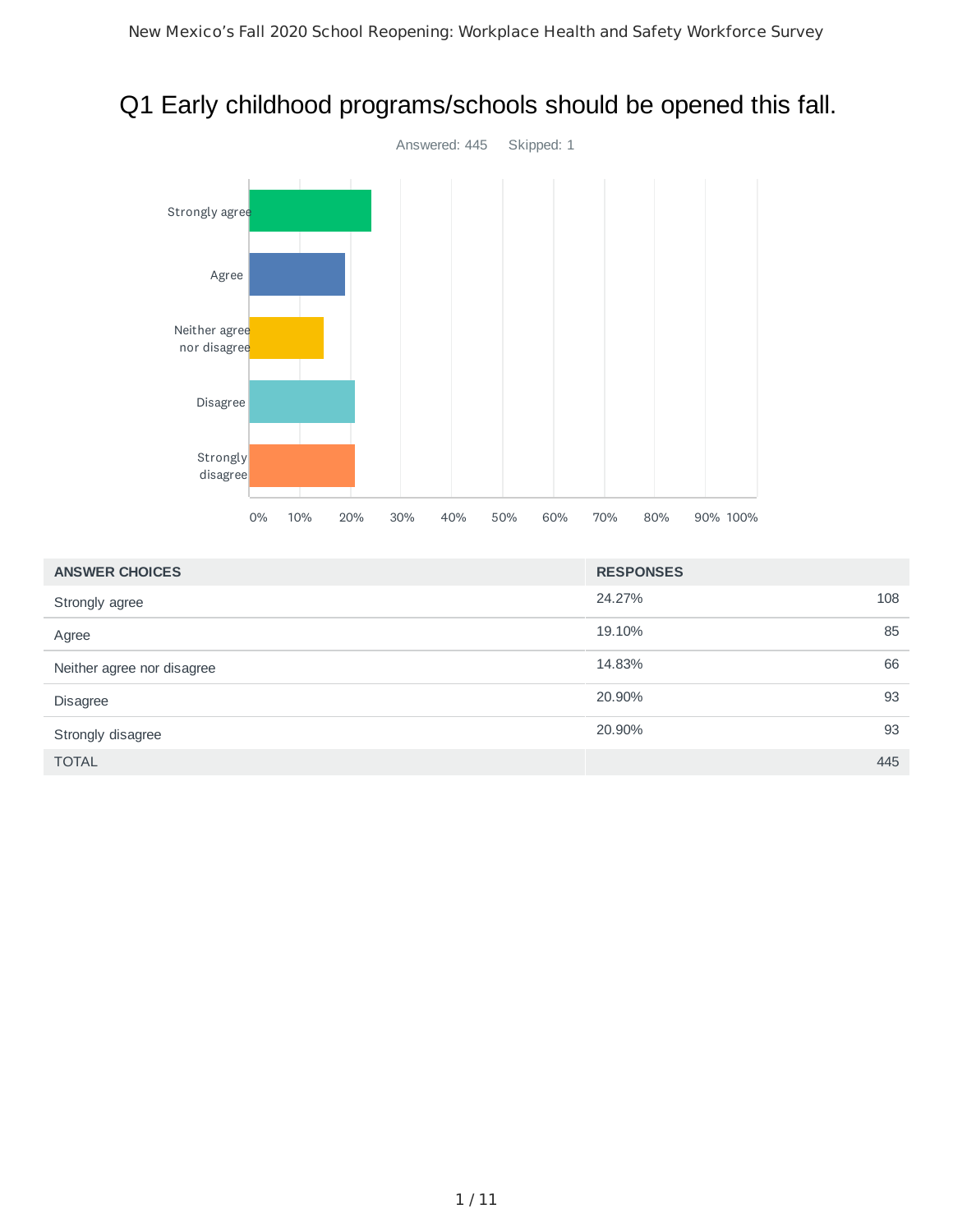Q2 If early childhood programs/schools open in the fall, I am confident everyday preventive practices (handwashing, cleaning and disinfecting frequently touched surfaces, covering coughs and sneezes, mask wearing, etc.) will be followed by staff.



| <b>ANSWER CHOICES</b>      | <b>RESPONSES</b> |     |
|----------------------------|------------------|-----|
| Strongly agree             | 32.51%           | 144 |
| Agree                      | 33.63%           | 149 |
| Neither agree nor disagree | 11.29%           | 50  |
| <b>Disagree</b>            | 15.58%           | 69  |
| Strongly disagree          | 7.00%            | 31  |
| <b>TOTAL</b>               |                  | 443 |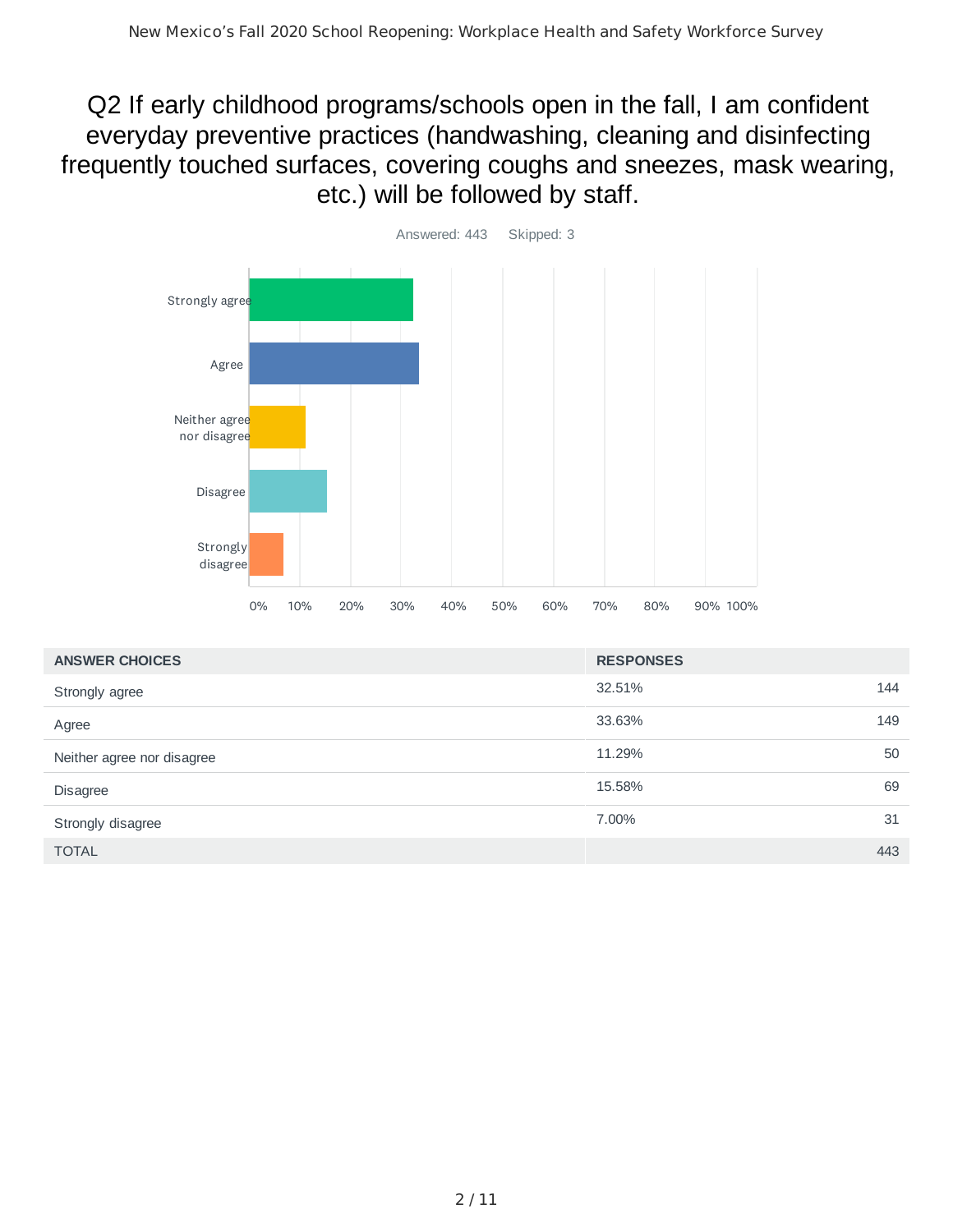# Q3 If early childhood programs/schools open in the fall, I am confident that contingency plans will be in place in my workplace (if someone becomes sick) for absenteeism among staff.



| <b>ANSWER CHOICES</b>      | <b>RESPONSES</b> |     |
|----------------------------|------------------|-----|
| Strongly agree             | 29.37%<br>131    |     |
| Agree                      | 32.74%           | 146 |
| Neither agree nor disagree | 14.57%           | 65  |
| <b>Disagree</b>            | 17.04%           | 76  |
| Strongly disagree          | 6.28%            | 28  |
| <b>TOTAL</b>               |                  | 446 |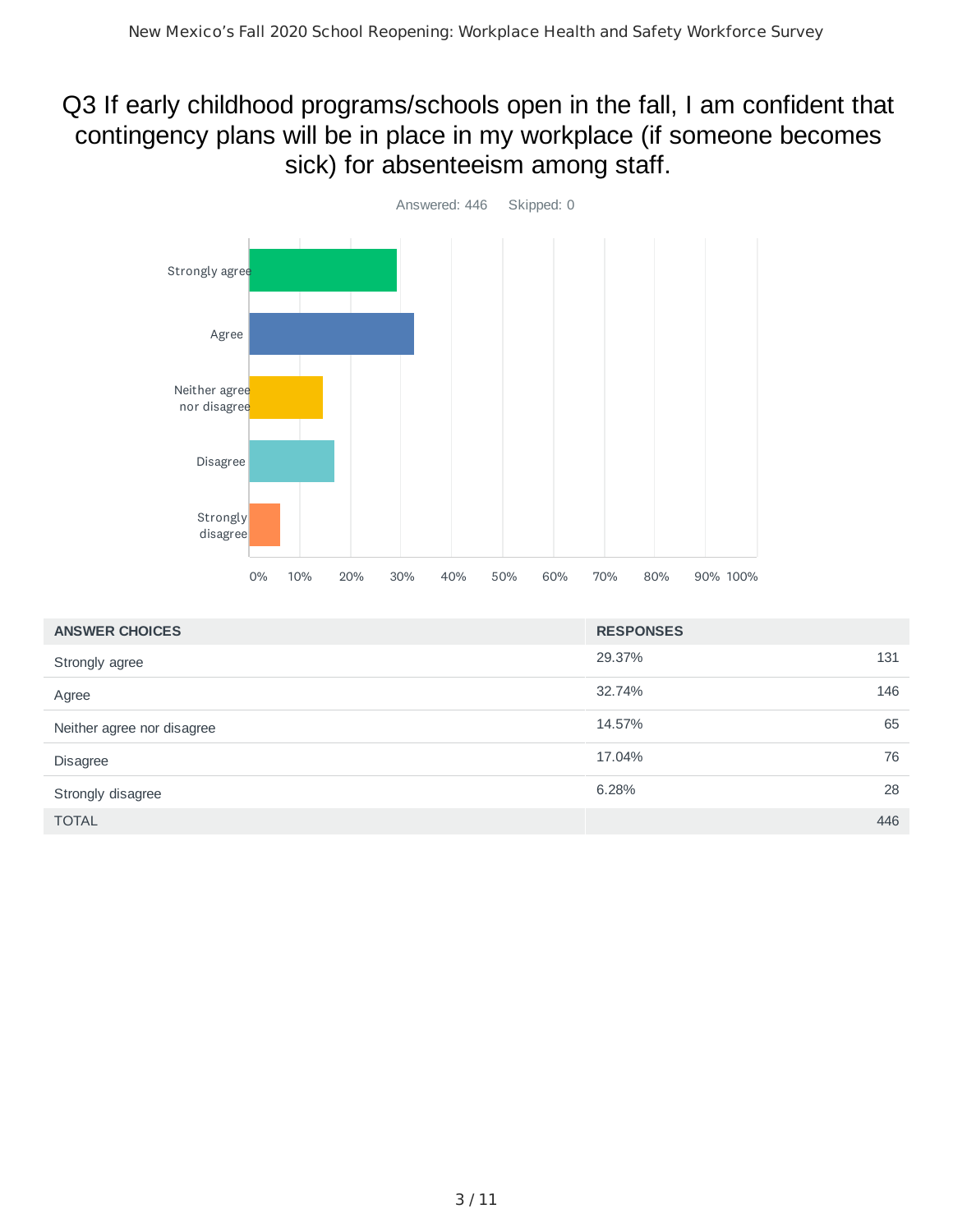# Q4 If early childhood programs/schools open in the fall, I am confident that plans will be in place in my workplace for socially distanced practices for students and families (student drop-off and pick-up, modified activities, etc.)



| <b>ANSWER CHOICES</b>      | <b>RESPONSES</b> |
|----------------------------|------------------|
| Strongly agree             | 123<br>27.64%    |
| Agree                      | 180<br>40.45%    |
| Neither agree nor disagree | 56<br>12.58%     |
| <b>Disagree</b>            | 58<br>13.03%     |
| Strongly disagree          | 28<br>6.29%      |
| <b>TOTAL</b>               | 445              |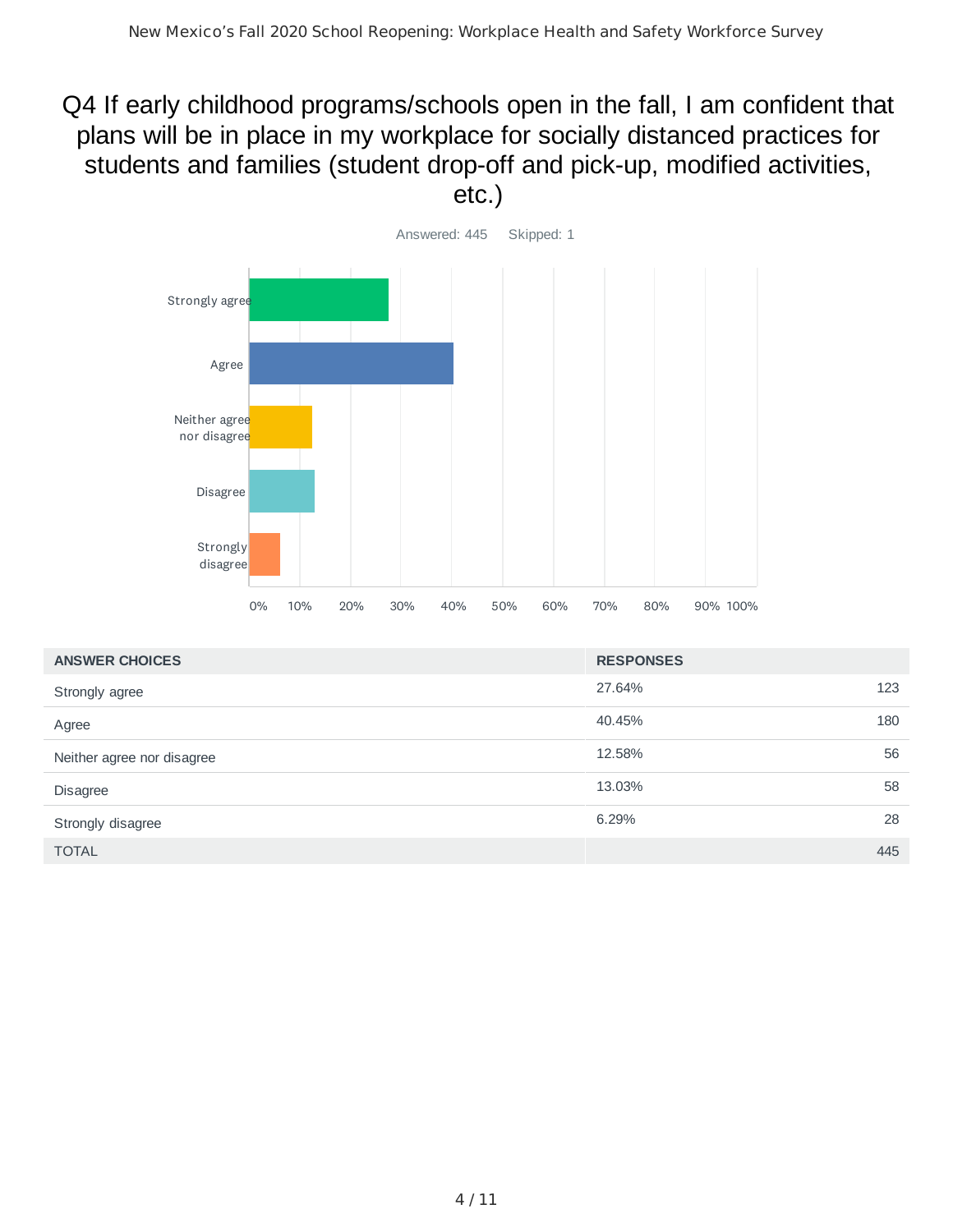## Q5 If early childhood programs/schools open in the fall I am confident that plans will be in place in my workplace for screening procedures upon arrival and consistent use of personal protective equipment (PPE) for both staff and students.



| <b>ANSWER CHOICES</b>      | <b>RESPONSES</b> |  |
|----------------------------|------------------|--|
| Strongly agree             | 148<br>33.26%    |  |
| Agree                      | 38.65%<br>172    |  |
| Neither agree nor disagree | 63<br>14.16%     |  |
| <b>Disagree</b>            | 38<br>8.54%      |  |
| Strongly disagree          | 24<br>5.39%      |  |
| <b>TOTAL</b>               | 445              |  |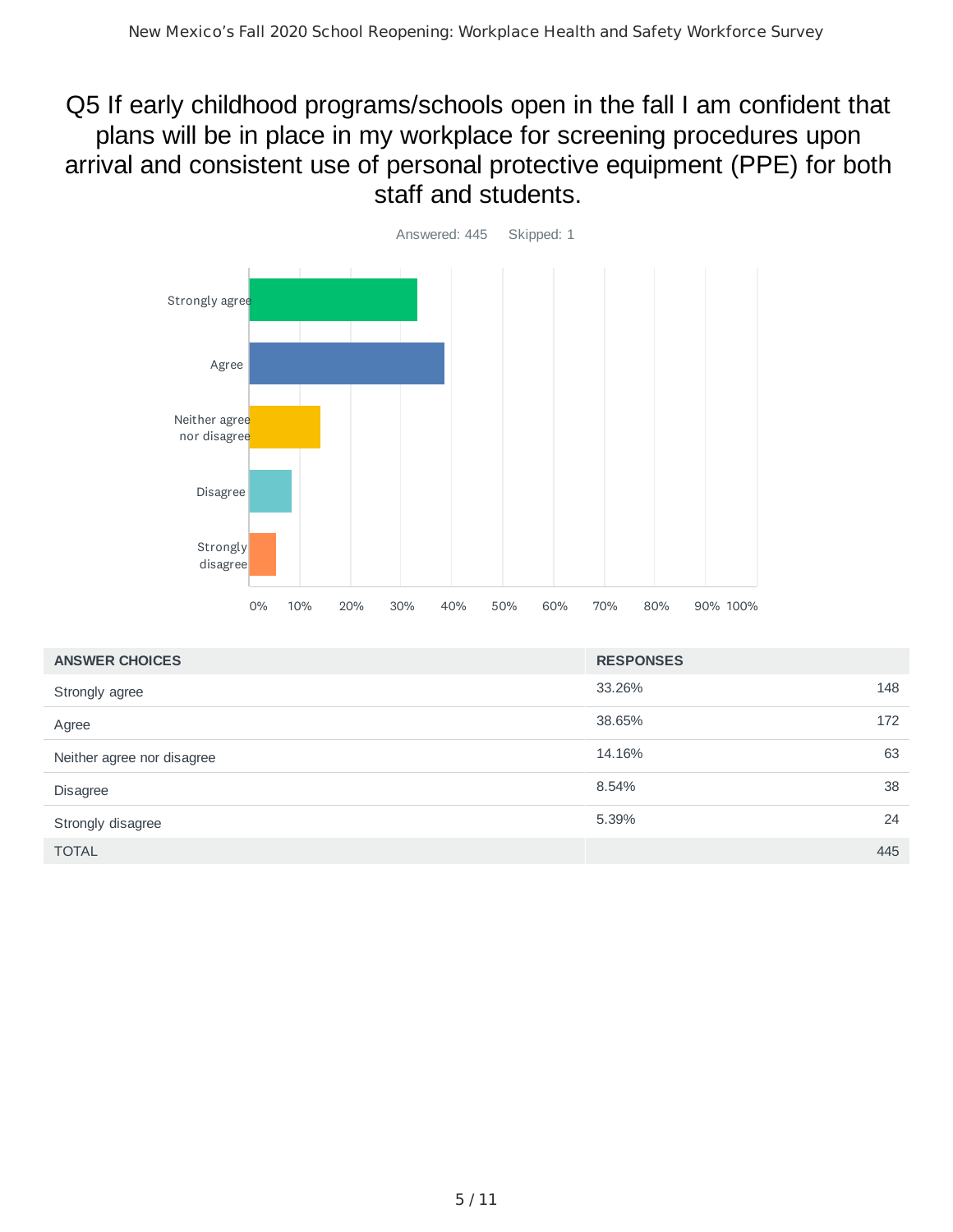# Q6 Early childhood/school staff should receive additional compensation for working during the COVID-19 pandemic.



| <b>ANSWER CHOICES</b>      | <b>RESPONSES</b> |                |
|----------------------------|------------------|----------------|
| Strongly agree             | 66.29%           | 295            |
| Agree                      | 19.78%           | 88             |
| Neither agree nor disagree | 7.87%            | 35             |
| Disagree                   | 5.17%            | 23             |
| Strongly disagree          | 0.90%            | $\overline{4}$ |
| <b>TOTAL</b>               |                  | 445            |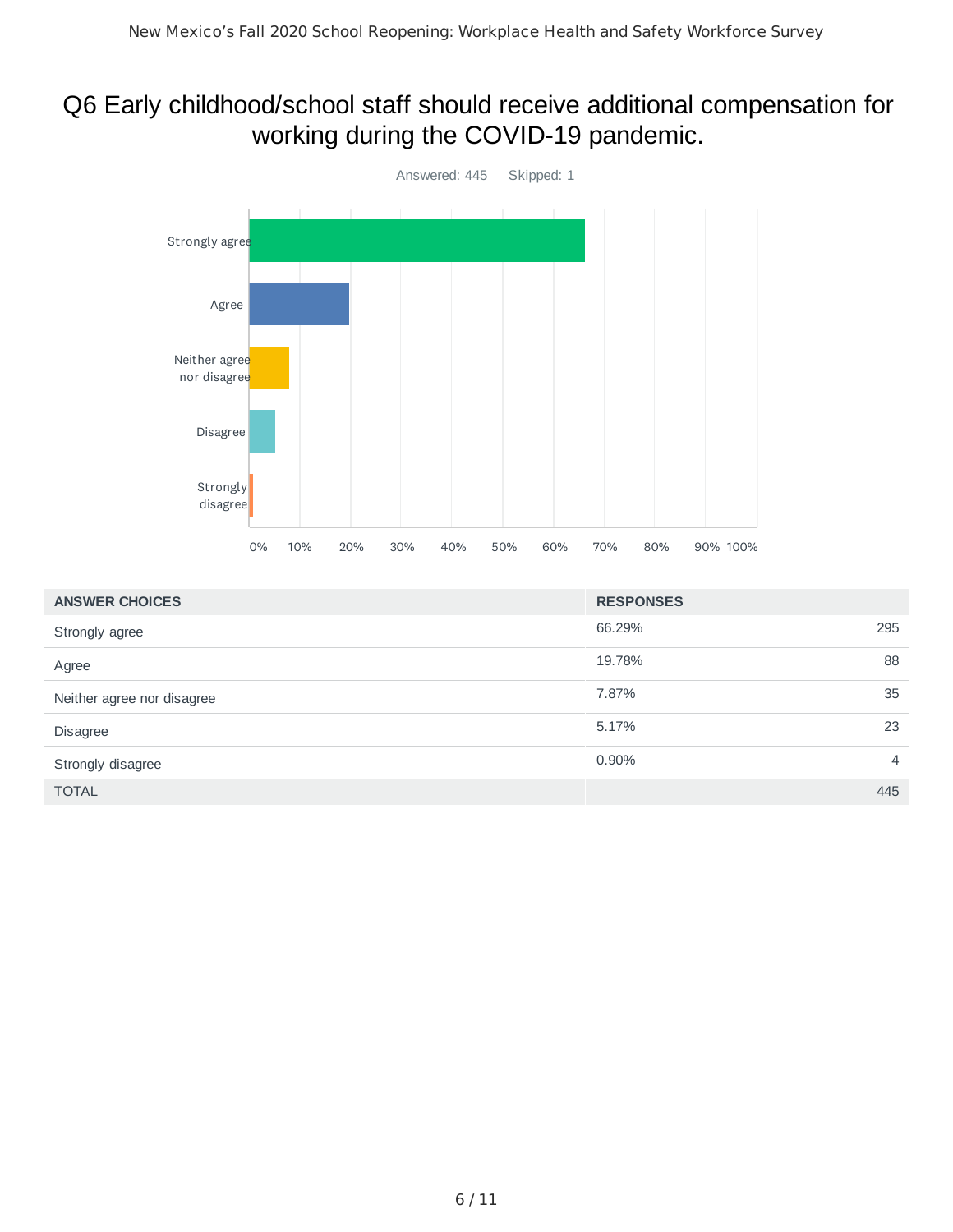# Q7 Early childhood staff should have paid family and medical leave that they can use to care for themselves or their families.



| <b>ANSWER CHOICES</b>      | <b>RESPONSES</b> |     |
|----------------------------|------------------|-----|
| Strongly agree             | 68.83%           | 307 |
| Agree                      | 21.08%           | 94  |
| Neither agree nor disagree | 7.40%            | 33  |
| Disagree                   | 2.02%            | 9   |
| Strongly disagree          | 0.67%            | 3   |
| <b>TOTAL</b>               |                  | 446 |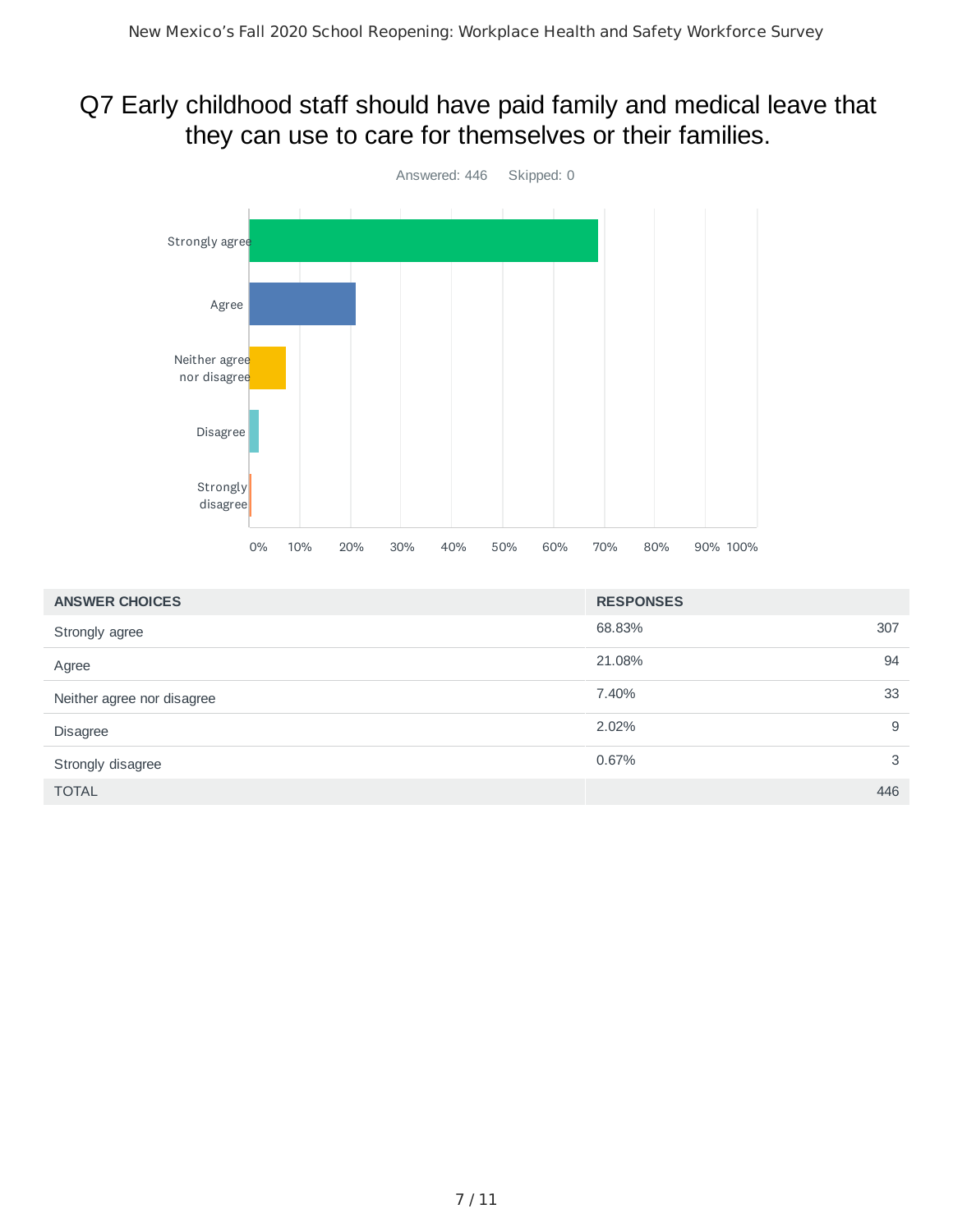# Q8 Early childhood staff should have access to affordable health care.



| <b>ANSWER CHOICES</b>      | <b>RESPONSES</b> |                |
|----------------------------|------------------|----------------|
| Strongly agree             | 75.56%           | 337            |
| Agree                      | 20.85%           | 93             |
| Neither agree nor disagree | 3.14%            | 14             |
| <b>Disagree</b>            | $0.00\%$         | $\overline{0}$ |
| Strongly disagree          | 0.45%            | 2              |
| <b>TOTAL</b>               |                  | 446            |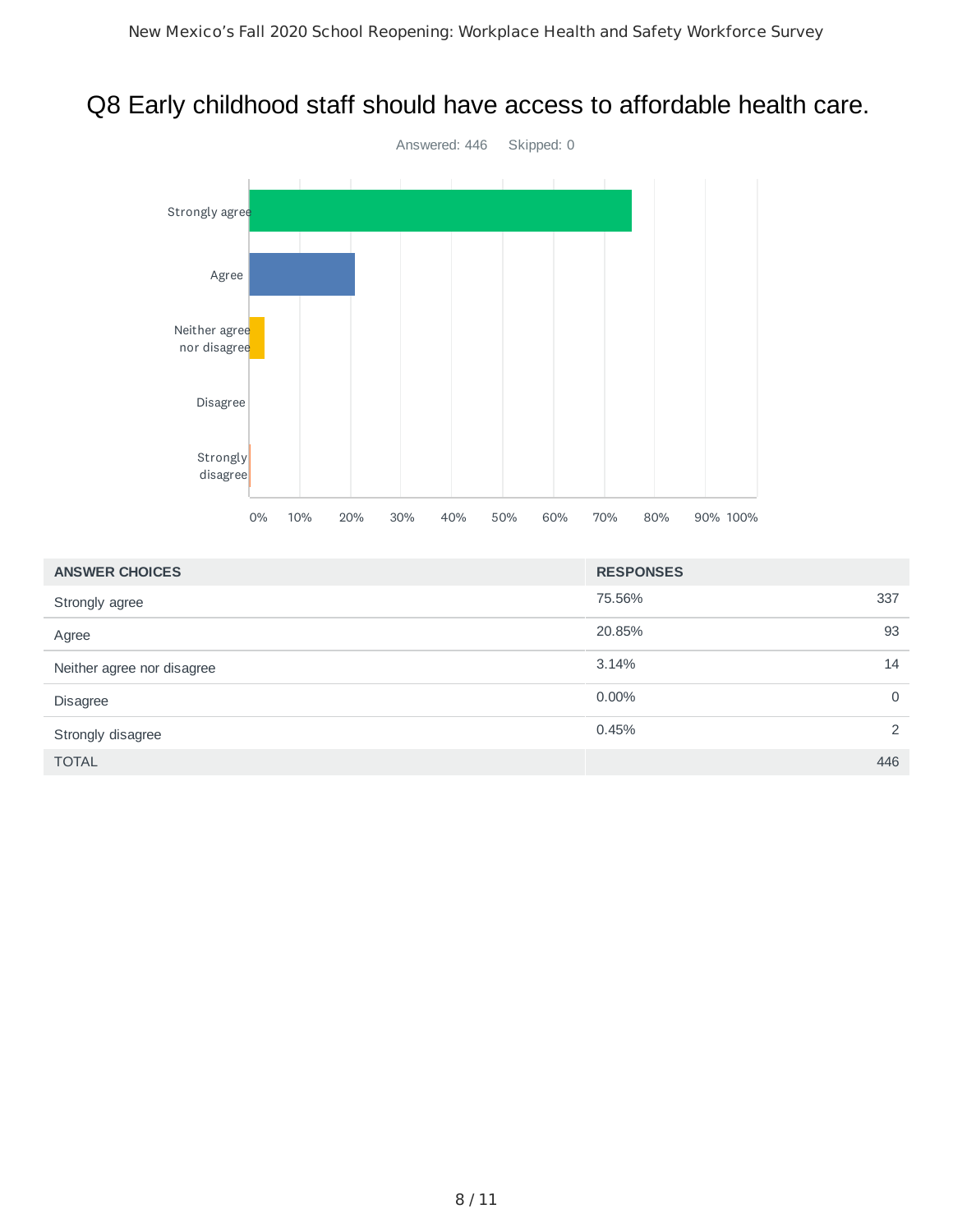#### Q9 Government-mandated COVID-safe workplace standards should be strictly enforced in early childhood programs/schools.



| <b>ANSWER CHOICES</b>      | <b>RESPONSES</b> |     |
|----------------------------|------------------|-----|
| Strongly agree             | 67.04%           | 299 |
| Agree                      | 22.87%           | 102 |
| Neither agree nor disagree | 7.17%            | 32  |
| Disagree                   | 2.47%            | 11  |
| Strongly disagree          | 0.45%            | 2   |
| <b>TOTAL</b>               |                  | 446 |